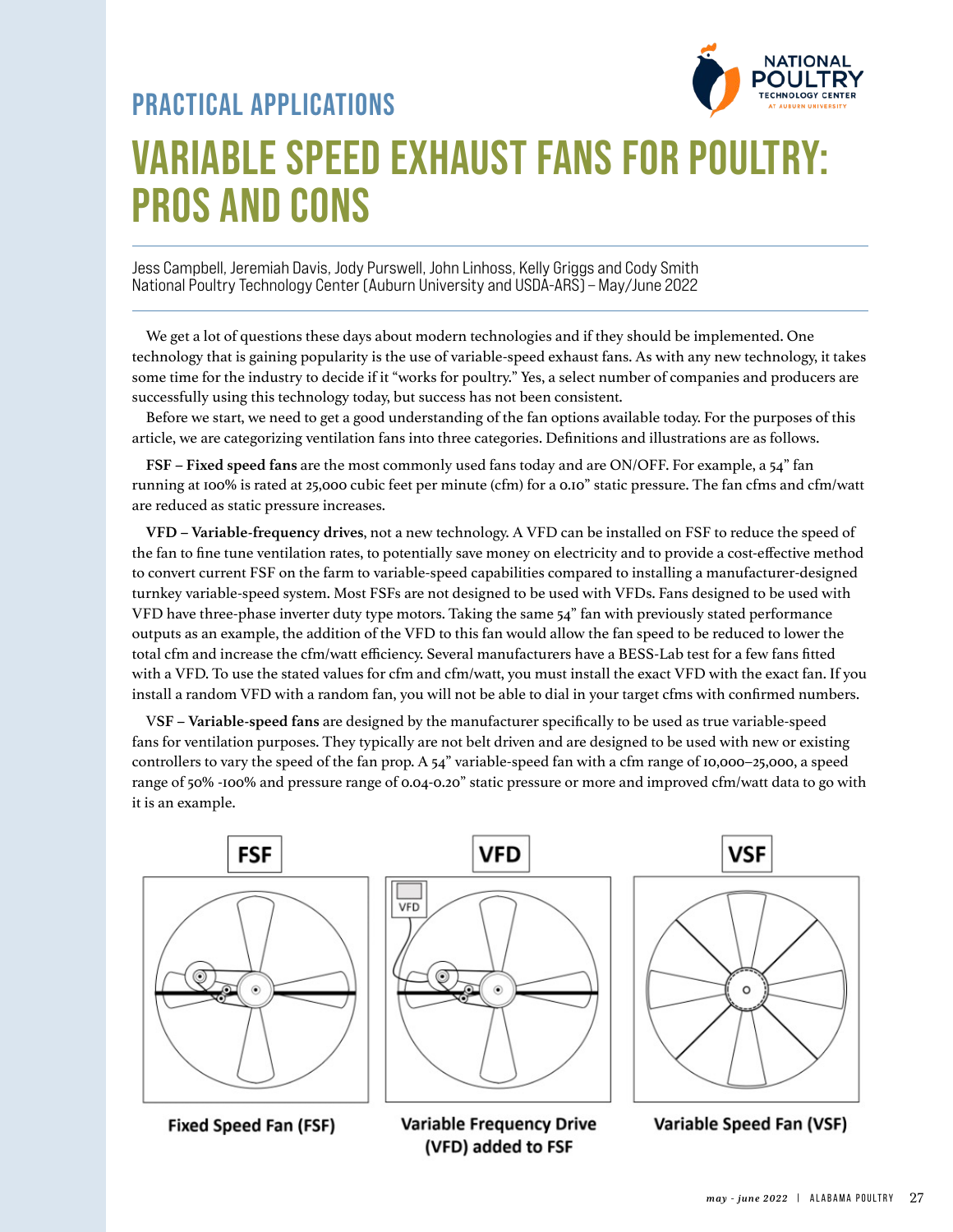## **Variable-Speed Technology Pros and Cons:**

- **1. Energy Savings: Are variable-speed fans more energy efficient than the typical**  FSF commonly used today? **Pro:** There are multiple brands of VSF on the market today, and each yields a different energy efficiency at different speeds and pressures. Con: The problem is that many of these fan technologies show attractive energy efficiencies (as much as 50% electrical savings) at slow speeds (below 50%) and low pressures (below 0.10"). To capture significant electrical energy savings, many fans simply cannot keep the fan shutters open at the fans' most efficient target speed, and this results in insufficient air exchange rates.
- **2. Less Maintenance: Is there a maintenance benefit for converting to VSF from FSF? Pro:** For many VSF technologies, the fans will have no belts or tensioners involved. They will require cleaning, fine tuning and maintenance with respect to the control systems. Con: If the system is a VFD added to FSF, there will be additional maintenance due to the VFD. If you are not comfortable troubleshooting and working with VFD or new VSF controller technology, then external maintenance (paid) of the equipment would need to be taken into consideration. Fan screens and shutters (butterfly dampers or equivalent) still require maintenance and cleaning.
- **3. Constant Ventilation: Is a constant level of ventilation with VSF better for poultry than ON/OFF ventilation during minimum**  ventilation? Pro: Yes, there are improvements that can be captured when everything is working properly and the house can be operated in a constant mode. Constant mode with adequate air flow is showing better air quality, better moisture removal and better bird activity in the field. There may be environmental benefits like being able to "dial in" a ventilation rate that is between the traditional levels of staging fans ON/OFF. This sounds great, but no formal research has documented the actual benefits of constant ventilation over traditional ventilation methods in modern poultry houses. Con: In many cases, a producer must be on the farm to make the decision and to be able to capture that benefit, as the window of opportunity

may not be all day. We have witnessed growers using VSF when the birds were too small, the in-house temperatures were too low and the house was locked in VSF just to save electricity. In this situation, neither the birds nor the farmer benefited from variable speed,. It would have been better to be in FSF minimum ventilation mode and running a traditional ON/OFF cycle.

# **Field Experiences:**

- **4. Visit #1:** A VSF system was installed on a broiler farm, and the producer could not decide which lower level of variable-speed ventilation was best for his newly placed flock. The producer was having trouble balancing fan speed with the vent openings and pressure during minimum ventilation. The lowest level of VSF was too much air exchange for young birds in cold weather, and the producer had trouble maintaining adequate target temperature.
- **5. Visit #2:** A VFD system was installed on a pullet house, and the producer was finding it difficult to keep the fan working properly. The local equipment installer could not repair or troubleshoot the problem. The grower complained that the VFD was too expensive to replace, and he could not justify the cost of maintaining the VFD system. This producer lost the use of one tunnel fan in each house as a result of the failed variable-speed application.
- **6. Visit #3:** Another VFD system was installed on a new pullet farm. When the minimum ventilation fan was called to come on, the shutters did not open while the fan was running. Sometimes the shutters did open but then quickly shut back once the fan dialed down to the lower speed. A VSF should not be installed on pullet houses because of the additional pressure strain on the fans from the varied air flow restriction caused by light traps. The VSF speed was too low at 60% and should only have been allowed to run at 80% or 100% to correct the problem. Unfortunately, no one knew how to make the adjustment to correct this problem.
- **7. Visit #4:** A new VSF was installed on new broiler farm, and this system was saving the producer money on electricity. The producer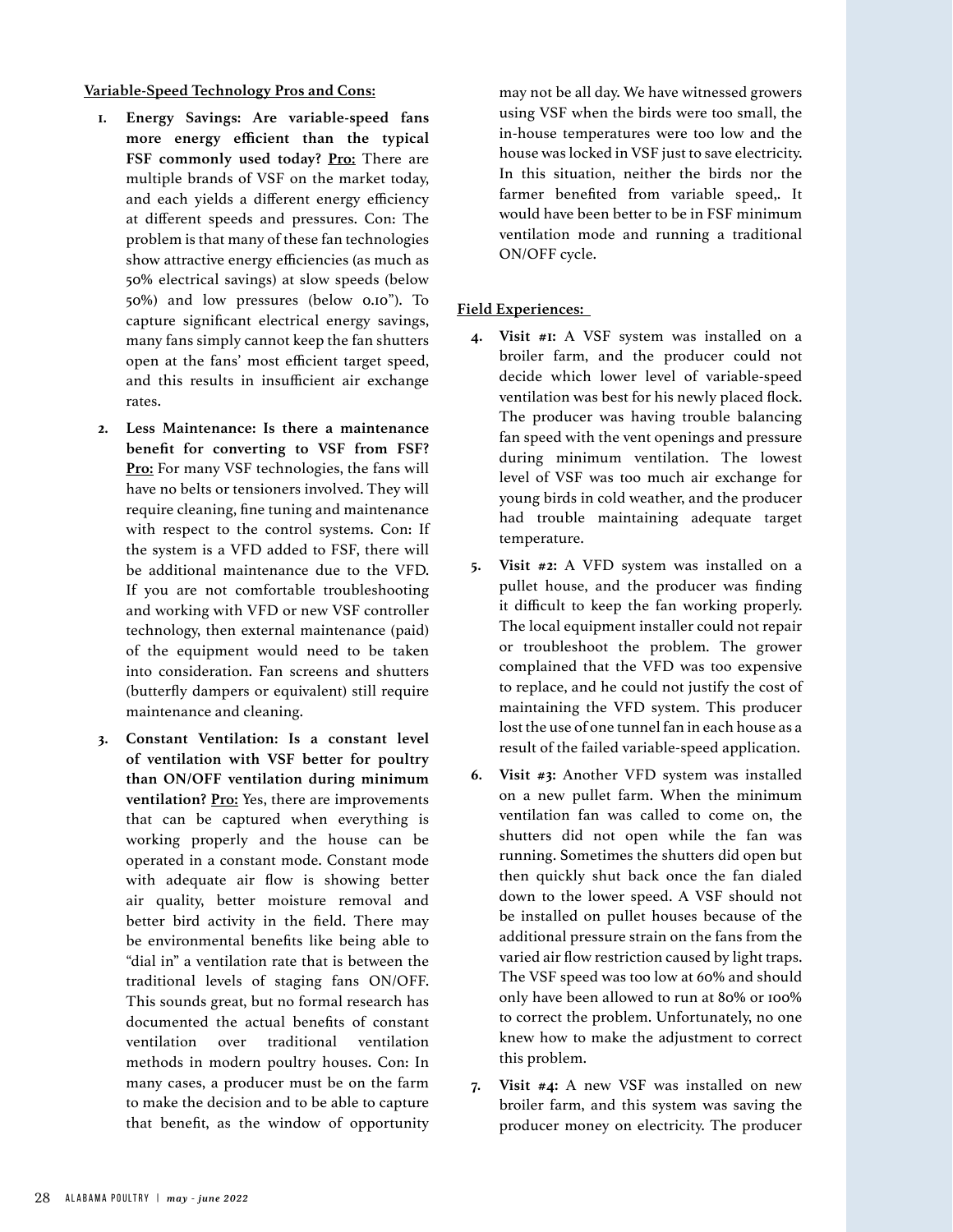was sold on the idea that a low level of VSF ventilation was best for day-old chicks compared to ON/OFF cycles of traditional minimum ventilation, but the chicks inside this VSF house were huddled and obviously not comfortable. The producer was not comfortable adjusting the VSF controller to make the necessary adjustments. The adjacent house was using FSF in minimum ventilation and cycling ON/OFF in the traditional manner. The birds were comfortable and spread evenly throughout the house. Sometimes the lowest level of VSF will be too much air exchange for chicks, especially during cold weather.

**8. Visit #5:** A new broiler farm had VSF installed for minimum and transitional ventilation only. The producer and company had studied VSF technology and were comfortable troubleshooting, adjusting settings and working on the equipment. This producer only grows chickens for a living, so he is on the farm to make the necessary adjustments throughout the day and understands the limitation of the equipment. He explained to us how and when the system works and when it does not work and how he makes the necessary adjustments to correct the problems. The producer and company are both happy with the VSF system. The producer manages it for optimum bird performance first and electrical savings second. There are locations, companies and growers that can make it work successfully.

### **Areas for Improvement:**

**9. Negative Pressure:** Pressure, fan speed and vent opening must work in unison to achieve bird comfort. VSF can work, but the vent doors must be coordinated to provide good in-house air flow. This can be difficult to achieve and keep coordinated. Low pressure (0.04" static pressure) and minimum ventilation does not work well because the air will typically land on the feed and water lines, chilling the birds. Most VSF fan manufacturers recommend operating VSF around 60% minimum and higher. This keeps fan shutters open and allows the fan to operate under at least a 0.10" static pressure or more (0.15" in wider houses) for proper air flow in minimum and transitional ventilation. Given that most

houses use 0.10" as a minimum pressure and go up from there, if the manufacturer does not recommend using its variable-speed fan over a 0.10" static pressure, it should not be used.

- **10. Electrical Efficiency vs. Air Exchange:**  Maximum electrical efficiency is harvested at the fan's lowest levels of fan speed for many manufacturers. Low speed also means low air flow, low pressure and a low rate of air exchange. If this is what the house needs for environmental control, that's great. However, we never want to promote electrical efficiency using VSF when it will not provide the flock with the correct amount of air exchange. Too little or too much airflow is not satisfactory. We do not need to get into a situation where we are in a conflict of interest between doing what is right for the birds and saving money on electricity. The two must work together. Again, air flow and pressure for the optimum bird environment comes first, electrical savings second.
- **11. Maintenance of VSF:** When VFDs and other controls fail or are damaged, it often requires replacements that range in the \$300-\$600 range. Some systems require routine VSF calibration to ensure that the fans are dialed in, and the grower is getting the calculated CFMs through the house at each setting, percentage and stage. The addition of a VFD to an FSF increases the importance of belt maintenance and further complicates figuring fan output of each fan due to belt wear.
- **12. Coordinating VSF with FSF:** There is often a steep learning curve required to make VSF and FSF work together. For example, if a VSF fan is running at 50% capacity and a FSF is programmed to come ON, the additional pressure may close the shutters of the VSF. This takes routine monitoring and adjustments to make sure it does not happen. Most VSF manufacturers have recommendations on how to stage fans, and this must be carefully studied and used in the field as a guide.
- **13. Using VSF With Existing Controllers:** VSF controls can be added to existing farms and used with some existing controllers, but it might not work on all of them. Do not purchase a VSF system without consulting your fan manufacturer, company representative and controller manufacturer to